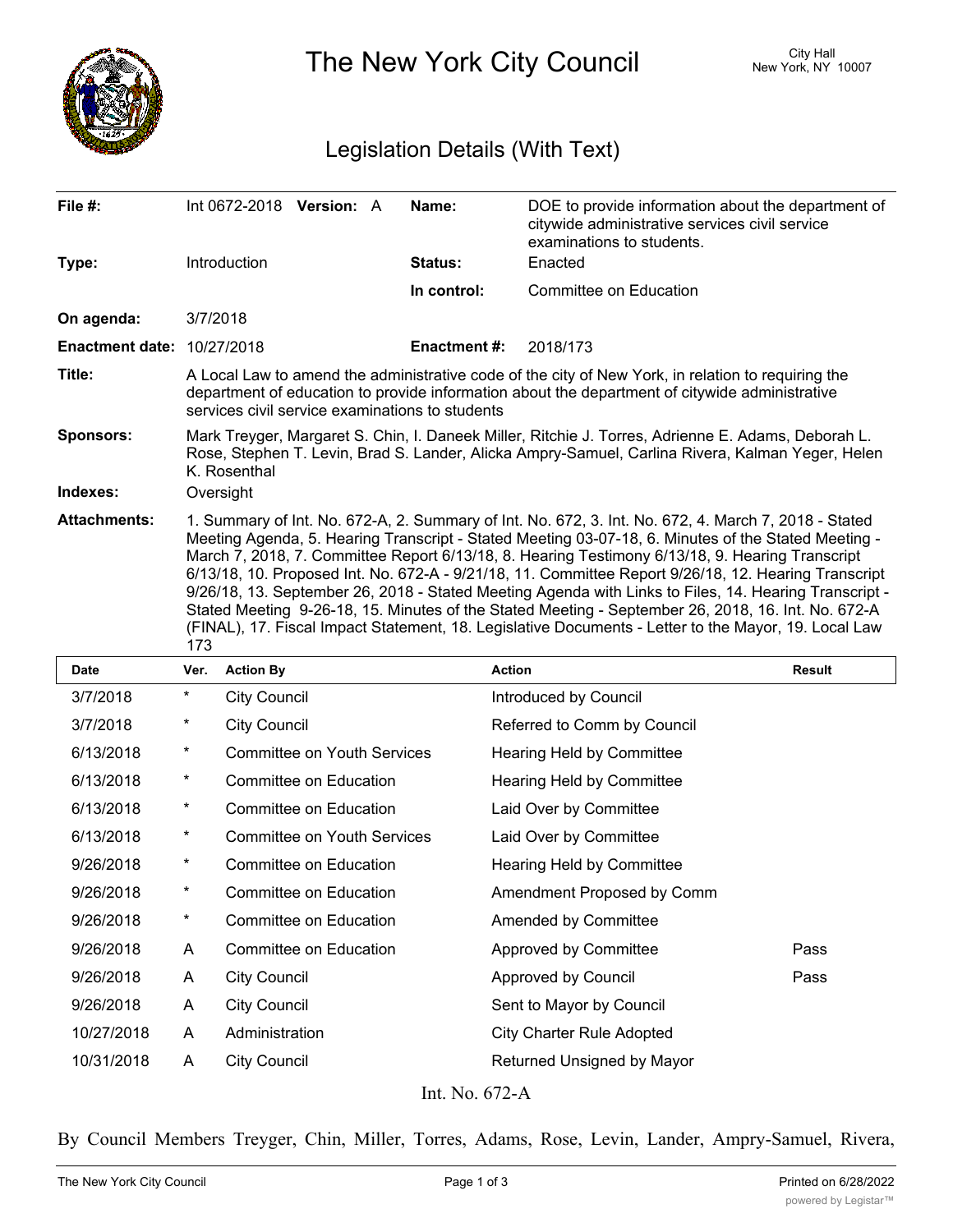#### **File #:** Int 0672-2018, **Version:** A

Yeger and Rosenthal

A Local Law to amend the administrative code of the city of New York, in relation to requiring the department of education to provide information about the department of citywide administrative services civil service examinations to students

### Be it enacted by the Council as follows:

Section 1. Title 21-A of the administrative code of the city of New York is amended by adding a new chapter 24 to read as follows:

## CHAPTER 24

## DISTRIBUTION OF INFORMATION REGARDING CIVIL SERVICE EXAMINATIONS

§ 21-991 Distribution of information regarding civil service examinations administered by the department of citywide administrative services. a. Definitions. For purposes of this section, the term "school" means a school of the city school district of the city of New York.

b. No later than November 1, 2019, and annually thereafter no later than November 1 of each year, the department of citywide administrative services shall provide and the department shall distribute to each school, to be shared with every student of such school who will be graduating from high school in the current school year, the following information in writing, in hard copy or electronically if availability of similar documents occurs electronically, using plain and simple language:

1. General information about the city's civil service process, including the related application process, hiring system, descriptions of what such tests will include and the scoring process for such examinations;

2. The title of each upcoming civil service examination that is open to high school graduates, along with the relevant job descriptions and the relevant salaries;

3. The testing period for each such civil service examination and the related application and scheduling period, with a note that exact dates and times for both periods are usually released online each month;

4. Applicable fees for each such civil service examination, including information on fee waivers;